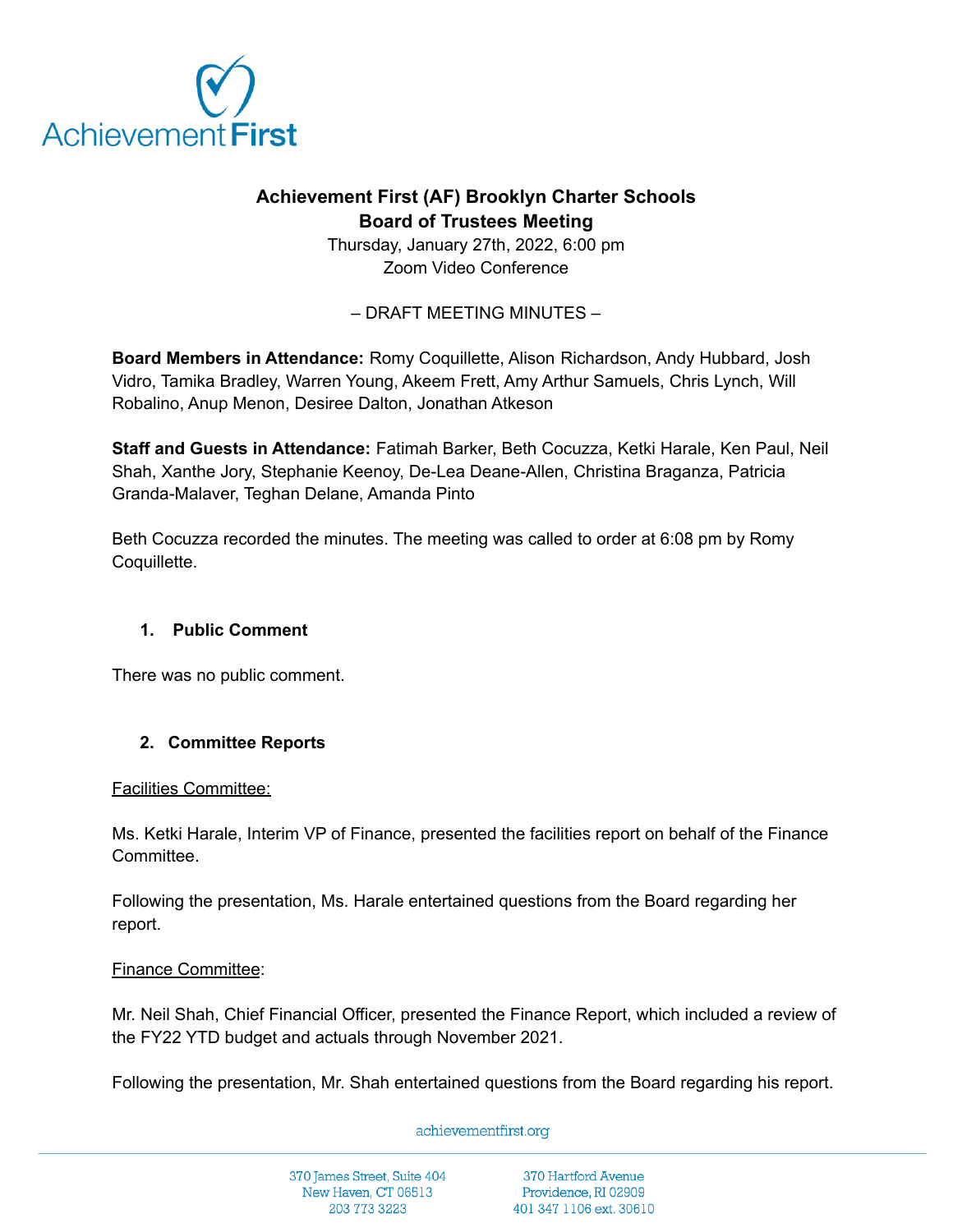

### **3. Discussion and Possible Action**

#### Academic Update:

Ms. Stephany Keenoy, Superintendent, presented an update on Reading programming.

Following the presentation, Ms. Keenoy entertained questions from the Board regarding her report.

No action was taken.

#### Safety and Enrollment update:

Ms. Xanthe Jory, Chief Operating Officer, presented an update on safety and enrollment.

Following the presentation, Ms. Jory entertained questions from the Board regarding her report.

No action was taken.

### **4. Board Business**

Ms. Coquillette moved the board to a vote on the following resolutions.

Ms. Coquillete suggested edits to the November , 2021 meeting minutes.

RESOLVED, the AF Brooklyn Board of Trustees hereby approves the meeting minutes from November, 2021 with the recommended revisions. Motion by Will Robalino

Seconded by Anup Menon All in favor

RESOLVED, the Achievement First Brooklyn Board of Trustees hereby approves the meeting minutes from January 4, 2022.

Motion by Alison Richardson Seconded by Warren Young All in favor

#### achievementfirst.org

370 James Street, Suite 404 New Haven, CT 06513 203 773 3223

370 Hartford Avenue Providence, RI 02909 401 347 1106 ext. 30610